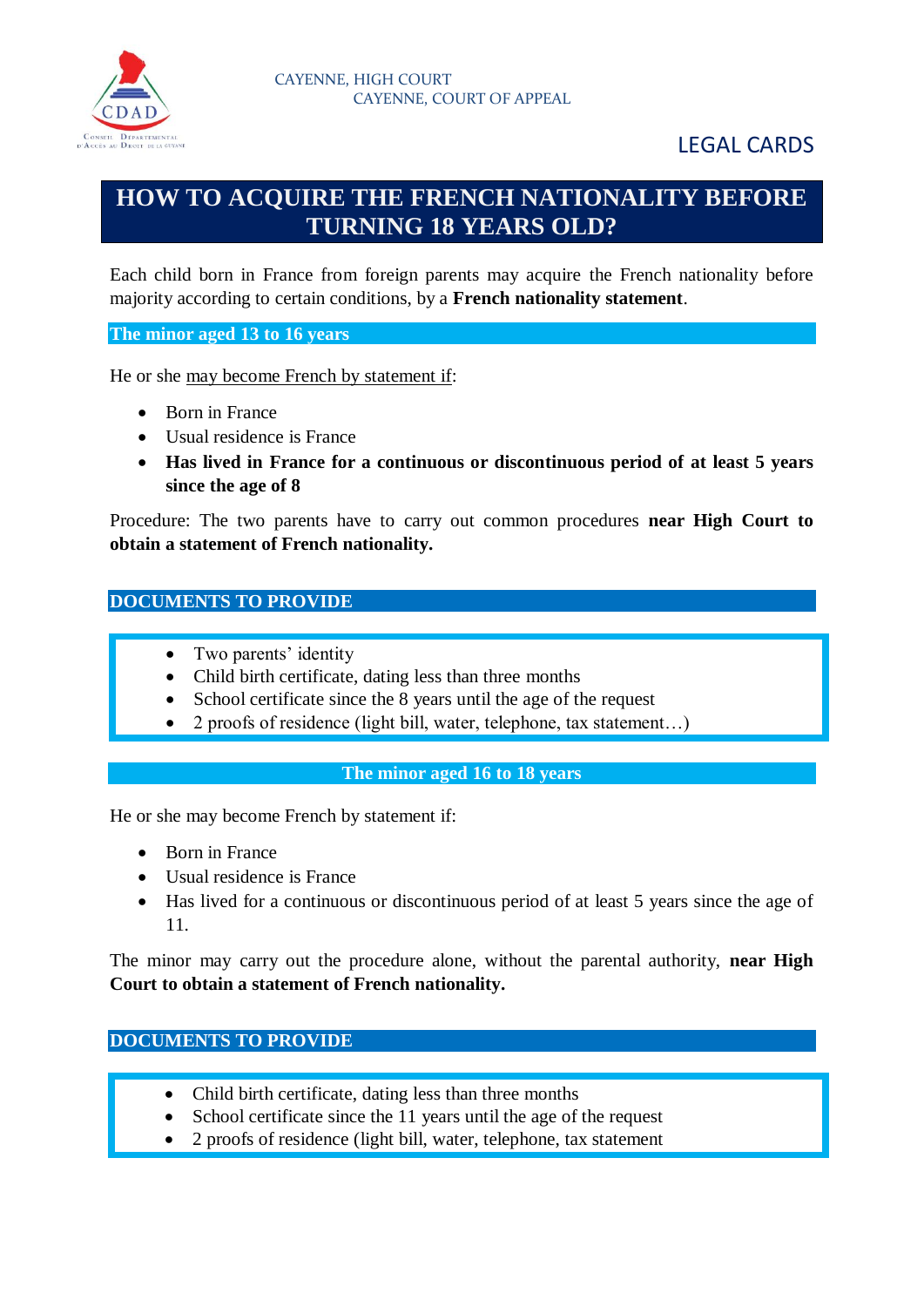# **HOW TO ACQUIRE THE FRENCH NATIONALITY AT 18 YEARS?**

Each child born in France from foreign parents acquires, of rights and automatically, the French nationality when 18 years old, according to certain conditions, by **a French nationality certificate.**

#### **The young major**

He or she may become French by statement if:

- Born in France
- Usual residence is France
- Has lived for a continuous or discontinuous period of at least five years since the age of 11.

The young major carries out the procedure alone **near High Court to obtain the certificate of French nationality.**

#### **DOCUMENTS TO PROVIDE**

- Applicant birth certificate, dating less than three months
- School certificate since the 11 years until the age of request
- All proofs of presence on the French territory from 11 to 18 years (medical certificate, all documents…)
- 2 proofs of residence (light bill, water, telephone, tax statement…)

*Nota Bene*: If the young fulfills the conditions, he or she obtains automatically the French nationality. The step before High Court simply allows to obtain the nationality certificate which will be the only proof of the French nationality and will allow to request a French identity.

*Nota Bene:* The young born in France from foreign parents, who is regularly incorporated into the army as engaged, acquires the French nationality on the date of his **incorporation.** 

### **ACTUALITE**

# **Request for the French nationality as a brother or sister of a French:**

A young major may become French by statement if he or she has got a brother or a sister who became French between 11 years old and majority.